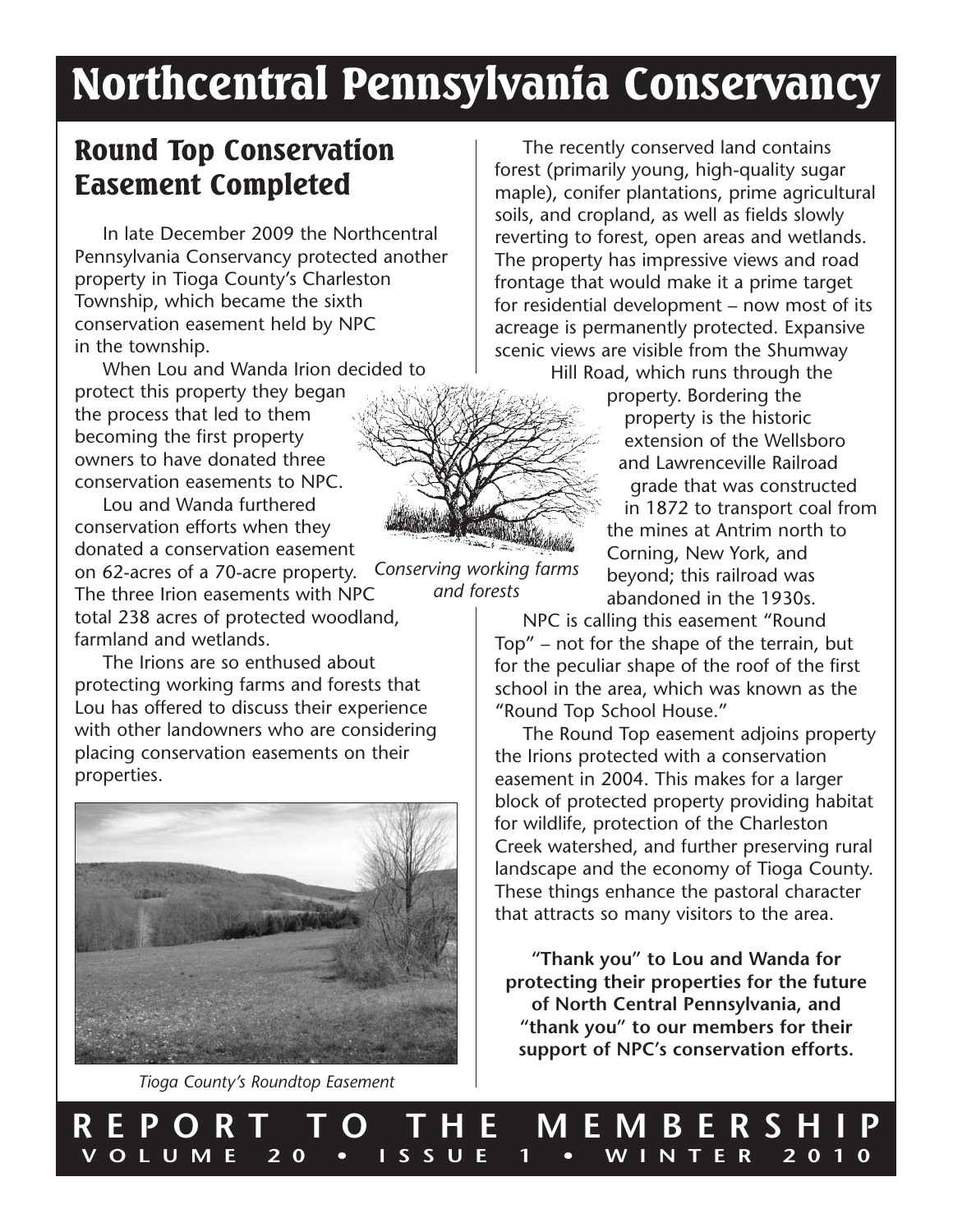## NPC Staff Presents Programs

This Fall Jason Weigle (a PhD candidate at Penn State) along with a colleague, led a Colloquium class for the Human Dimensions of Natural Resources and the Environment program. The graduate students spent the semester looking at the social, economic, and environmental issues related Marcellus shale development in Tioga County. During a Saturday field trip to Wellsboro, the class was joined by Charlie Schwarz (NPC's land protection specialist), Jim Weaver (Tioga County Planning), Bob Blair (Penn State Cooperative Extension), and Roy Seifert (Bureau of Forestry) to discuss the challenges of balancing local needs with resource development needs.

Charlie joined the group to discuss how NPC is evaluating requests related to Marcellus shale exploration. In Tioga County NPC has reviewed requests for pipelines and seismic testing. Staff anticipates these requests increasing in volume and changing in nature as development of the formation ramps up.

# Year End Appeal Underway

Thank you!! Our Year End Appeal was sent out in late November and many of you have responded. At right is a list of donors through December 31, 2009. The Spring newsletter will include contributions received in January. If you'd like to contribute, just send a check, payable to **Northcentral Pennsylvania Conservancy**, PO Box 2083, Williamsport, PA 17703. Note on the memo line, "Year End."

# 20 Years of Land Conservation

Northcentral Pennsylvania Conservancy is turning twenty! It's hard to believe, but in April 2010 NPC will have been incorporated and operating for 20 years. We are looking for opportunities to inform the general public about our 20 years of success. If you belong to a group or service club looking for speakers, contact the office (570-323-6222) and talk to Renee' or Charlie. We're more than happy to talk about NPC's successes in your region!

# YEAR END APPEAL

#### *Through January 31, 2009*

George & Shirley Durrwachter Dennis and Linda Ault Warren R. & Mary Lou Baldys Bastian Tire & Auto Centers Terry & Cindy Belles Margaret Berry Dr. Colson Blakeslee James & Cynthia Mengel Bower Gerald Bride Dr. John & Jean Burks James & Jan Cameron Blair & Mary Carbaugh Rose M. Choate Dr. Robert & Loretta Coltrane R. Lowell Coolidge William and Ruth Correll Matthew & Lisa Cramer Andra DeHart-Robbins Michael & Mary Ditchfield Merrill J. & Dorothy F. Dodge Martin & Jean Doughty Dennis & Holly Dusza Larry & Maggie Emery Anthony C. Ferraro Dr. Werner & Anna Martha Fetter Michael R. & Teri H. Fisher Joanne Fisher Bernette & George Fitzgerald William & Karen Fry Veryl & Linda Frye David K. Gilpin Joan C. Gingrich Robert J. & Claramae Glunk Samuel & Darlene Godfrey Lynn & Dennis Greenly Hardy Hansen David & Isabella Heyman Sally & Jay Hilsher Honorable Roger A. Madigan Charles W. Hummer Sr. JBH3 Architects Jersey Shore State Bank Ronald Johnson William & Barbara Kelly Marc Killingstad Dr. Lester G. Kleckner Janet Kohler Frances Kuntz Larson Design Group Ed Lawrence & Catherine McLaughlin Josephine Lewis Herman & Molly Logue Alan D. Lunger

Lewis A. and Myla Magent Dr. & Mrs. Ira G. Masemore Gilbert L. Maton Robert & Barbara McCullough, III Doug Doherty Charlotte Mengel Max Mitchell Mount Prospect Rifle Club Terry & Dorian Myers Candace S. Nevel Walter & Trisha Nicholson Adrienne Noelk Stuart & Judy Olinsky Drs. Eberhard & Mary F. Passarge Nancy Paulhamus Mr. & Mrs. Henry Perciballi John Jr. and Charlotte Person Mr. & Mrs. Charles Plankenhorn Donna Poust Mr. & Mrs. Chester Pribble Joseph H. Radley James & Cheryl Redmond Patricia A. Reeder Evelyn Reeder Ed & Tink Reish Len & Marianne Rice Phyllis M. Ridge Michael & Camille Salvatori Harold D. Sausser Stephen & Dorothy Schopfer Charles & Helen Schwarz Wayne H. & Carol Scott Sr. Sam Shaheen Mark Shuman Roy A. Siefert Richard & Susan Sprout Linda Stein David & Louise Stone Henry & Donna Stutz Diane and John Sweeney John & Leah Tewksbury Carolee & Dick Thatcher David Tregea John A. Troisi Rich & Alice Trowbridge William & Kimberly Van Campen Chalmer & Ruth Ann Van Horn Jim & Beth Weaver Mr. & Mrs. Harry E. Webster III Wheeland Lumber Co. Inc. Jane B. Williams Louis S. Winner Jr. DDS PA Dorothy Yannaccone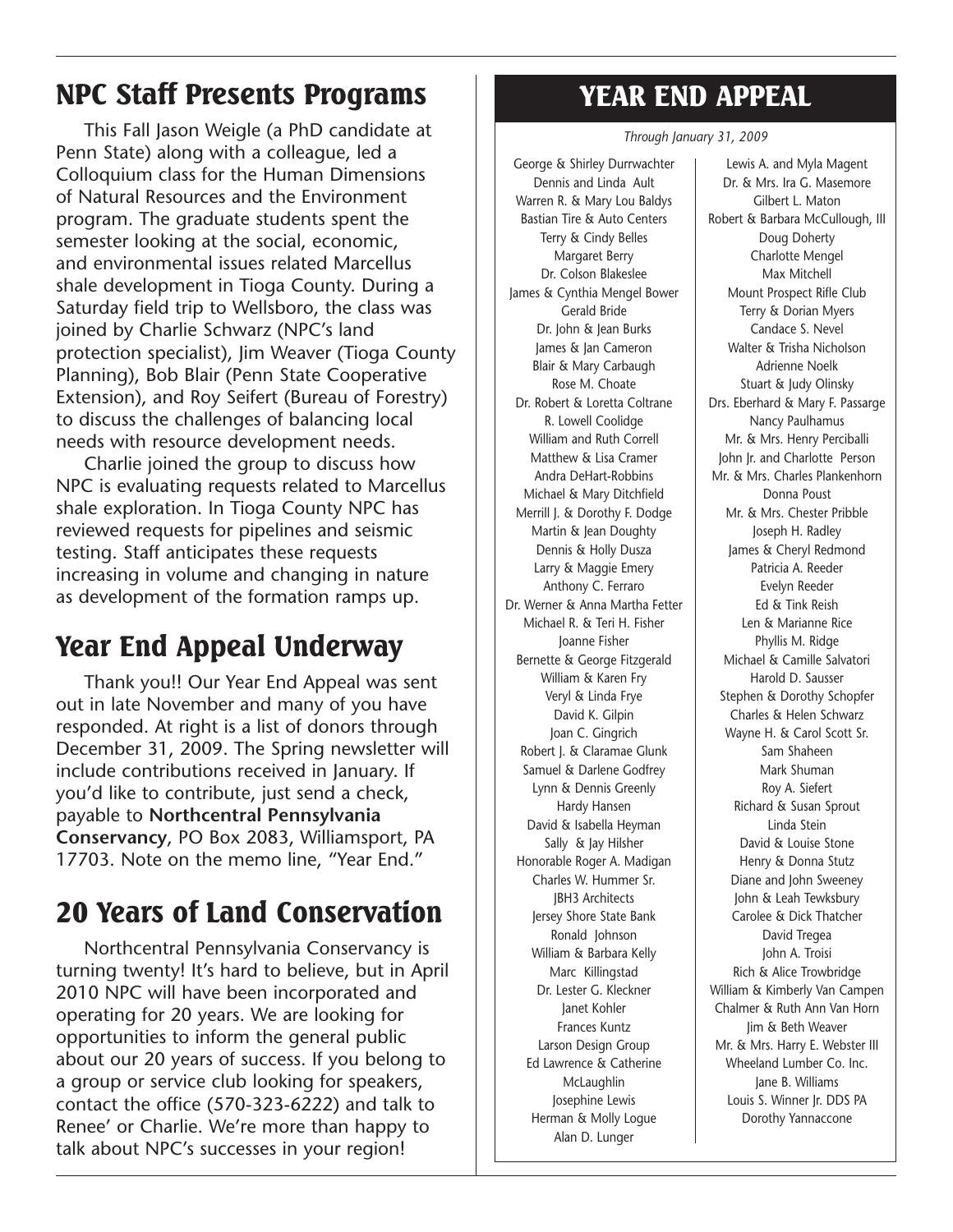### MEMBERSHIP ACTIVITY • October 1, 2009 to December 31, 2009

**CORPORATE MEMBERS**

Many thanks to our corporate members for their support of NPC's mission. Please take note of those businesses which have shown they care about the future of our communities with their corporate memberships and show YOUR support to them.

> **American Kestrel (\$500- \$749)**

Glenn O. Hawbaker Inc.

#### **Small Business (\$100- \$499)**

Bass Pro Shops Bastian Tire & Auto Centers Beiter's Inc. Cromaglass Corp. First Columbia Bank & Trust Co. First Keystone National Bank Irion Lumber Company Raup & Wiley, Attorneys at Law

Ralph S. Alberts Co., Inc.

#### **GENERAL MEMBERS**

**BOBCAT (\$1,000- \$4,999)** Adrienne Noelk

**BLACK BEAR (\$500- \$999)** Charles & Jane Darrow Chris and Sherry Dwyer Dr. Kim Herrman Paul & Debbie Meade Alan Viani & Jane Morgenstern Dr. Mel & Gail Zimmerman

#### **WHITE-TAILED DEER (\$250- \$499)**

James W. & Cynthia Mengel Bower Blair & Mary Carbaugh Dr. Werner & Anna Martha Fetter Harold & Joyce Hershberger Russ Kimura & Denise Hamby Wayne & Connie Livingston Willem J. & Tamara D. Lubbe Mr. & Mrs. Henry Perciballi The George I. Rodgers Family Robert & Jean Teufel W. Holmes & Enid Yealy

**BLACK CHERRY (\$100- \$249)** Rich & Sandy Adams Carl & Marti Barlett Marguerite Bierman

**BLACK CHERRY (Cont.'d)** Patricia W. Booth Dr. & Mrs. Michael W. Bowser Marian L. Brennan Dr. & Mrs. Bruce Burns Len & Jean Collins William and Ruth Correll Tom Cosgrove Doug & Frani Doherty Elizabeth Brown Dugan Susan M. Durrwachter Garth & Sue Everett Joe & Jeffrie Fiedor Michael R. & Teri H. Fisher Veryl & Linda Frye Timothy and Deborah Greene Charles A. Grieb, AIA Dr. & Mrs. Michael A. Gross Brian Haas Stephen E. Jaquith Rod & Sue Keller Mr. & Mrs. Seth Keller Oscar W. Knade Jr. C. Fred & Judy LaVancher Marc & Diane Lewis Loyalsock Creek Watershed Assoc. Laurence F. Miller Paul Millinghausen Robert & Sarah Newcomb Dick Penfield Ms. Ruth Rode James C. Rogers Linda Stein Herbert O.Stratton Paul O. & Patricia Wentzler Greg & Mary Zeitler

**RED OAK (\$50- \$99)** Peggy A. Ault Ted & Tracey Barbour Larry R. Bason VMD Valerie Beggs Patty L. Bowman Esq. Daniel Brennan Carson V. Brown II DDS Bruce & Betty Buckle Jeffrey B. Burnham Ron Butler James D. & Maria C. Casale Dr. Robert & Loretta Coltrane Mary Cosgrove Jack & Michele Davidson William & Joyce Davis John & Nancy Dunham Mary R. Engel Leroy & Marian Fahr, Jr. Bernette & George Fitzgerald Joan C. Gingrich Daniel Glunk & Margrit Shoemaker Jerry & Marian Haag

**RED OAK (Cont'd.)** Egbert & Frances Hall Hardy Hansen Patricia Hart & Gene Cox Rudolph Holtzman Kathie L. Hunter Mr. & Mrs. Ken Johnson Scott & Karen Keck Marc Killingstad Frances Kuntz Ed Lawrence & Catherine McLaughlin Charlie Lockard Kenneth & Ann Lundy Charles & Hallie Luppert Jack & Joan McKee Virginia F. Nicholas Michael P. O'Brien Suzann & Bill Parsons Nancy Paulhamus Dixie Reber Patricia A. Reeder Jack & Joann Rishel Carl W. Schlappi Blair & Alice Schuster David C. & Pamela L. Shipman Henry & Ann Street Thomas T. Taber Terry Wild David Tregea Robert G. & Rose Ann Wallace Jim & Beth Weaver Michael & Cindye Weinhold D. Richard & Shirley Wenner

#### **SUGAR MAPLE (\$35- \$49)**

Dan & Patti Alters Dennis and Linda Ault Robert & Joan Bauder Stephen & Stephanie Budman Ken W. & Kathy A. Hakes Randall Hipple Mike Hoy Charles W. Hummer Sr. Frank Johnson Mr. & Mrs. Donald King Alan D. Lunger Paul Martis Joanne B. May Mark Newruck Annette & Matthew Nuss Michael & Jeanne Rapp Sandy Rife Gene Weigle & Kathryn Penfield

**WHITE PINE (\$25- \$34)** Alvin G. Binkley Jon Carlson Molly Costello Daly & Bob Daly Michael & Mary Ditchfield David & Carol Durrwachter

#### **WHITE PINE (Cont'd.)** Dave & Lisa Engle Torrance W. Englert, Sr. Patrick Gallagher Richard C. Gleockler Stephen & Diane Groff Richard & Jacqueline Kaufmann Douglas Loffredo Michael D. Miller Candace S. Nevel John & Lenore Penfield Conrad Schlesinger Peter & Linda Schultz & Family Susquehanna Longbeards NWTF Ed Szymanik Melanie Taormina Victoria Todd Jerry & Melinda Updegraff Bob Wallace

#### **MEMORIALS** Barbara Kilgus

*by Charles & Jane Darrow by Donald & Susan Stiger by Terrence & Carole Crouthamel by Fred Holland by Beth Aldish Hough by Evelyn Murray by Susquehanna Health Systems Social Services Department*

Patrick Cosgrove *by Tom Cosgrove by Len Fishman & Susan Schnur*

Bill Hosler *by Charles & Helen Schwarz*

Edna Harris *by Richard & Grace Carey by Florence Painter*

Jack Keviatkowski *by William and Ruth Correll*

Robert Wells *by Dr. Robert & Loretta Coltrane*

> Ralph Strouse *by Edith Muthler*

**GENERAL CONTRIBUTIONS** Aria Foundation **GoodSearch** Robert & Linda Yowell

> **NPC PRESERVES** Andra DeHart-Robbins Douglas Loffredo

*Thank You...to all those who continue to support the work of the Northcentral Pennsylvania Conservancy*